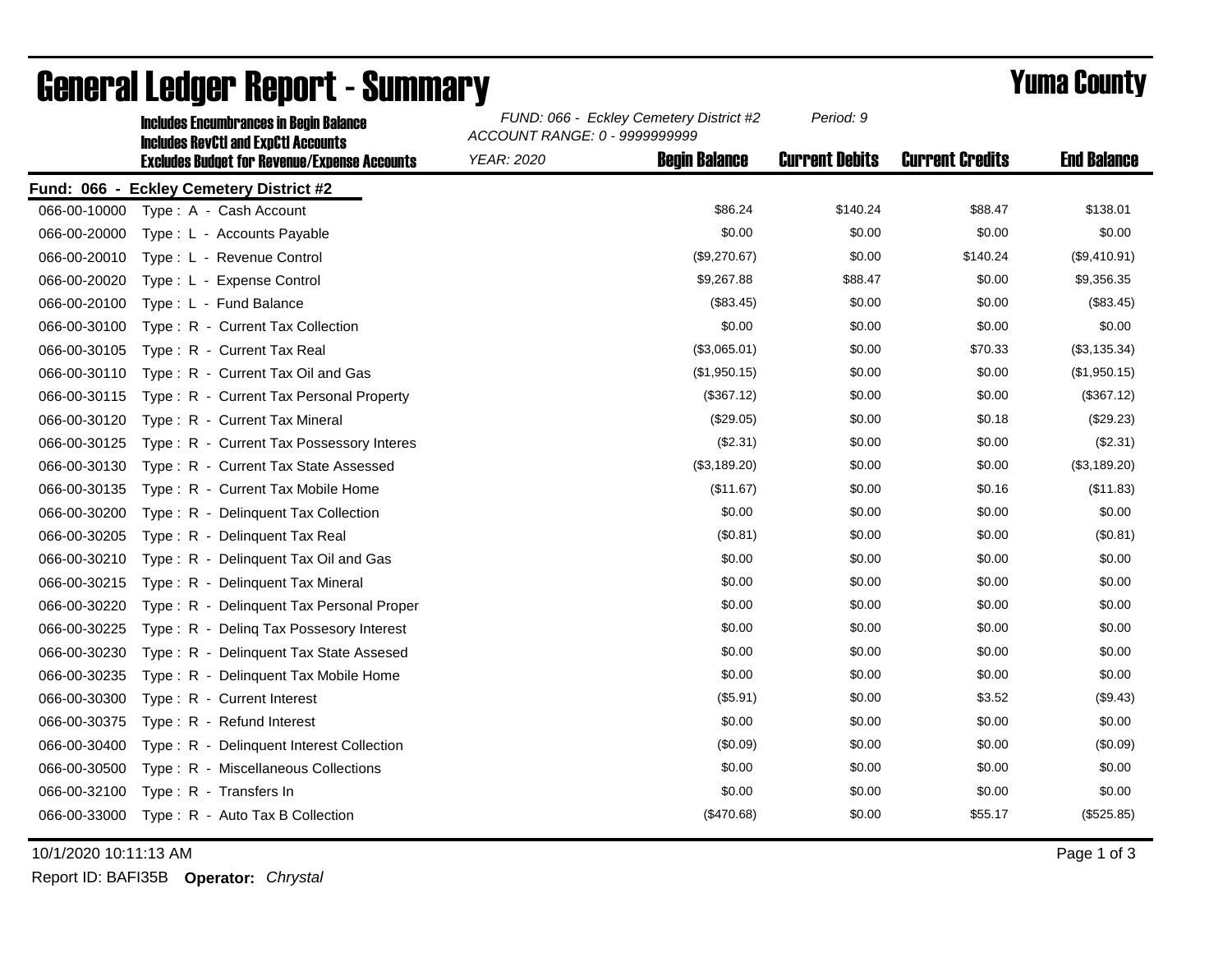| <u>uvilvi ul Lvuyvi Tivpol te vulillilui y</u><br><b>Includes Encumbrances in Begin Balance</b><br><b>Includes RevCtI and ExpCtI Accounts</b> | FUND: 066 - Eckley Cemetery District #2<br>ACCOUNT RANGE: 0 - 9999999999 |                             | Period: 9             |                                  |                    |
|-----------------------------------------------------------------------------------------------------------------------------------------------|--------------------------------------------------------------------------|-----------------------------|-----------------------|----------------------------------|--------------------|
| <b>Excludes Budget for Revenue/Expense Accounts</b>                                                                                           | YEAR: 2020                                                               | <b>Begin Balance</b>        | <b>Current Debits</b> | <b>Current Credits</b>           | <b>End Balance</b> |
| Fund: 066 - Eckley Cemetery District #2                                                                                                       |                                                                          |                             |                       |                                  |                    |
| Type: $R -$ Auto Tax A & F Collection<br>066-00-33100                                                                                         |                                                                          | (\$178.67)                  | \$0.00                | \$10.88                          | (\$189.55)         |
| Type: X - Treasurer Fees<br>066-00-49100                                                                                                      |                                                                          | \$258.61                    | \$2.23                | \$0.00                           | \$260.84           |
| 066-00-49401<br>Type: X - Transfer Out                                                                                                        |                                                                          | \$0.00                      | \$0.00                | \$0.00                           | \$0.00             |
| Type: X - Checks Written / ACH Transfer<br>066-00-49500                                                                                       |                                                                          | \$9.009.27                  | \$86.24               | \$0.00                           | \$9,095.51         |
| Fund: 066 - Eckley Cemetery District #2                                                                                                       |                                                                          | (\$2.79)<br>Totals :        | \$317.18              | \$368.95                         | (\$54.56)          |
| <b>Total Fund Revenues:</b>                                                                                                                   | \$140.24                                                                 | <b>Total Fund Expenses:</b> | \$88.47               | <b>Net Revenue Over Expense:</b> | \$51.77            |

## General Ledger Report - Summary Yuma County